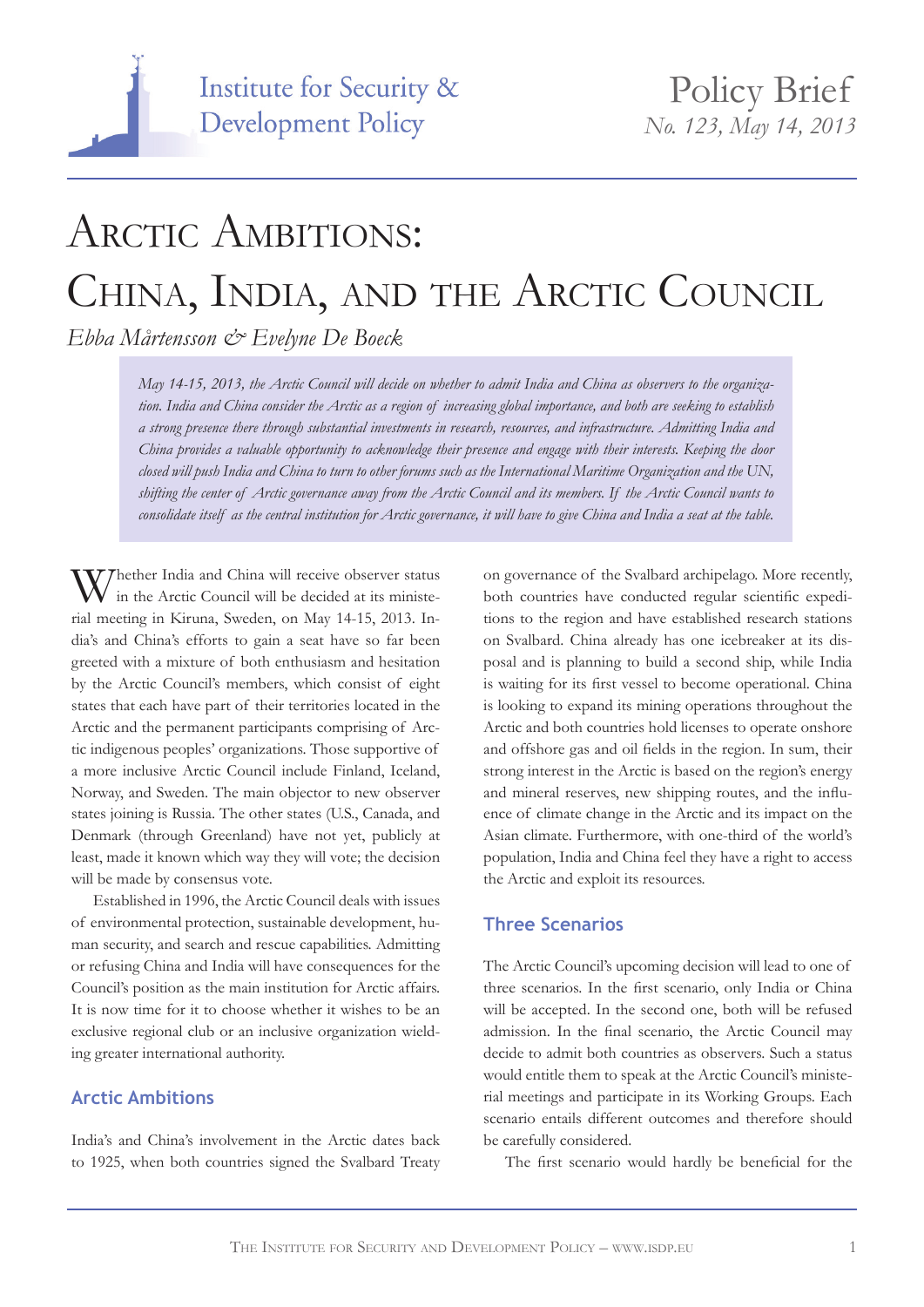

Arctic Council. Its admission criteria for new observers (such as a respect for the values, interests, culture, and traditions of the Arctic indigenous peoples and other Arctic inhabitants) should, in theory, apply equally to both China and India. Excluding one of the two countries based on arguments that are in fact applicable to both may lead to suspicions that political and strategic reasons, rather than objective criteria, are behind the decision.

If one of the countries is rejected, it could give up its attempts for cooperation and opt for more strategic behavior. Granting only one of the countries observer status could also increase the rivalry between the two countries. After all, India and China have a similar set of interests in the Arctic and both consider it legitimate to pursue these interests. China would not lightly accept India as an Arctic Council observer, harboring as it does its own ambitions. Likewise, China's admission at India's expense would be a symbolic blow to New Delhi's own great power aspirations.

The second scenario, where both countries are refused observer status, brings up the dilemma of efficiency versus inclusiveness. A small and exclusive Arctic Council, as in its current formation, consisting of members with a similar vision on how the region should be governed is a more efficient one. The Arctic Council has so far governed relatively harmoniously, in spite of its members' previous and ongoing disputes over coastal delimitations and territorial waters. Bringing in outsiders might make it harder to advance on issues such as sustainable development, environmental protection, and human security. Indeed, the Council's permanent participants (arctic indigenous peoples) fear that indigenous views and interests, such as subsistence hunting and land rights, would lose influence with the admission of major global players such as India and China with less interest in these issues.

However, the advantage of being small and exclusive does not outweigh the disadvantages of excluding India and China. Keeping the door closed to them will only push them to lobby their views on Arctic issues in other major international forums such as the International Maritime Organization (IMO) and the UN Security Council (UNSC). This could shift the center of Arctic governance from the Arctic Council to the IMO or the UNSC instead. If India and China are not accepted, the now cautiously voiced arguments that the Arctic should be common heritage with equal access to non-Arctic states will be reinforced. This may call into question the key principles for Arctic governance: state sovereignty and the Law of the Sea Convention (UNCLOS, governed by the UNSC). According to these principles, the Arctic is not common to all and the Arctic states wield ultimate authority over it through their sovereign powers. If India and China find new allies and lobby the "common heritage" argument within the IMO or the UN, the Arctic Council may see these key principles fundamentally challenged by a large group of countries.

#### **The "Nordic" Perspective**

The Arctic Council has more to win by an inclusive approach than it has to lose. On the one hand, bringing in more players might indeed diminish the efficiency of the Arctic Council. However, an Arctic Council pushed to the margins of Arctic governance and challenged by other institutions is a far greater loss for all of its members.

Finland, Iceland, Norway, and Sweden (with the notable exception of Denmark which has not voiced a strong opinion) have realized this and support the third scenario where India and China are granted observer status. At the Arctic Frontiers gathering in January 2013, the Norwegian foreign minister Espen Barth Eide and his Swedish colleague Carl Bildt stated that: "We want people to join our club. This means they will not start a new club." They consider applications from countries to become observers as essentially positive as it will confirm the Arctic Council's status as the main forum for dealing with Arctic issues.

Furthermore, India and China are already establishing a strong presence in the Arctic through significant investments. Even if they are not accepted as observers, they cannot be ignored: India and China have arrived in the Arctic and are there to stay. In any case, observer countries (which also include France, Germany, and the UK, among others) to the Arctic Council do not have decision-making powers—as much as India and China may covet this—and therefore admitting them does not run the risk of them vetoing any of its decisions.

An inclusive policy will be the most beneficial one for the Arctic Council in the long run. Admission will provide a valuable opportunity to acknowledge India's and China's presence and engage with their interests. It will give both countries the possibility to participate in and influence (but not decide) the workings of the Arctic Council, a role they